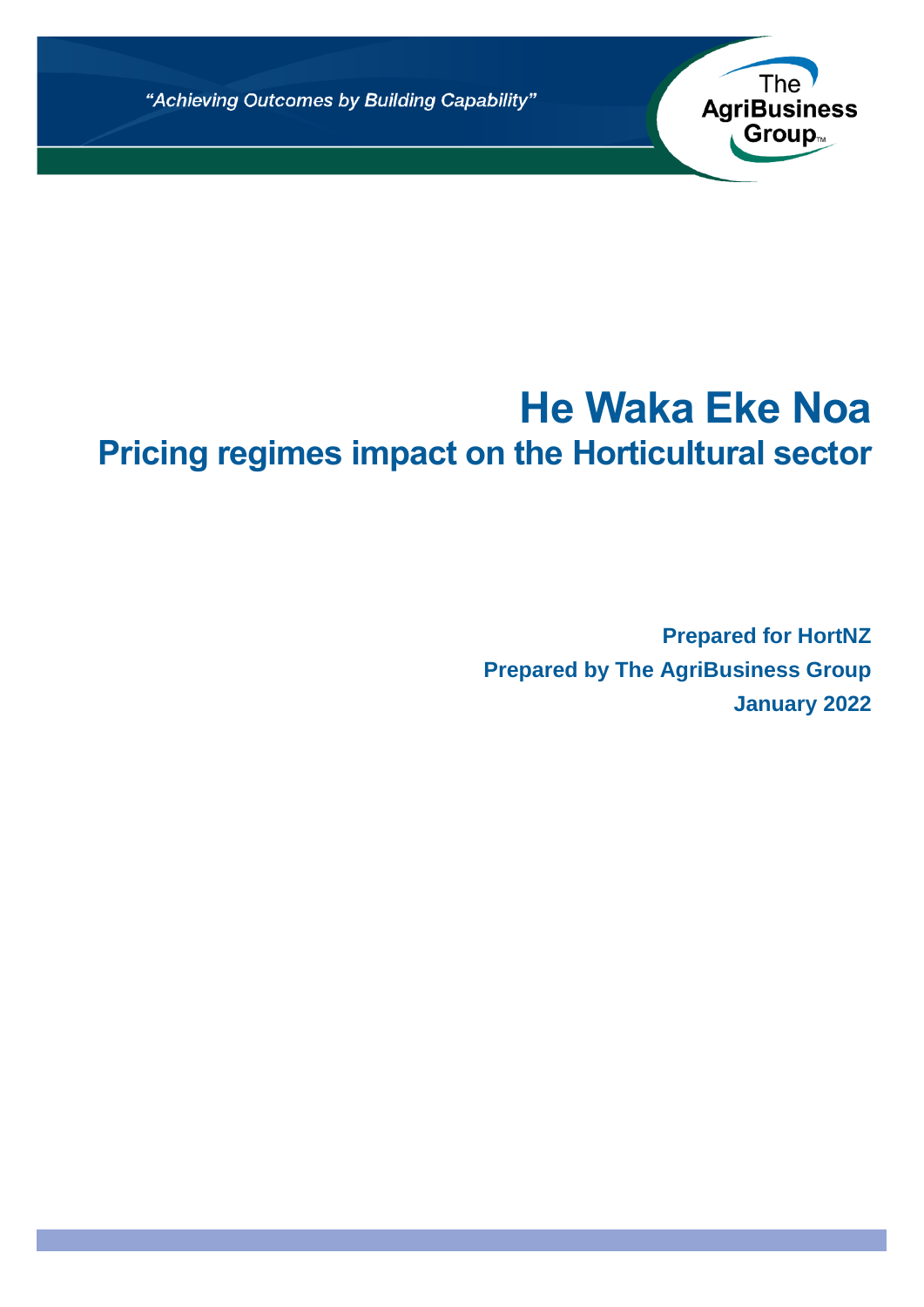## **Please Read**

The information in this report is accurate to the best of the knowledge and belief of the consultants acting on behalf of the HortNZ. While the consultant has exercised all reasonable skill and care in the preparation of information in this report neither the consultant nor the HortNZ accept any liability in contract, tort or otherwise for any loss, damage, injury, or expense, whether direct, indirect or consequential, arising out of the provision of information in this report.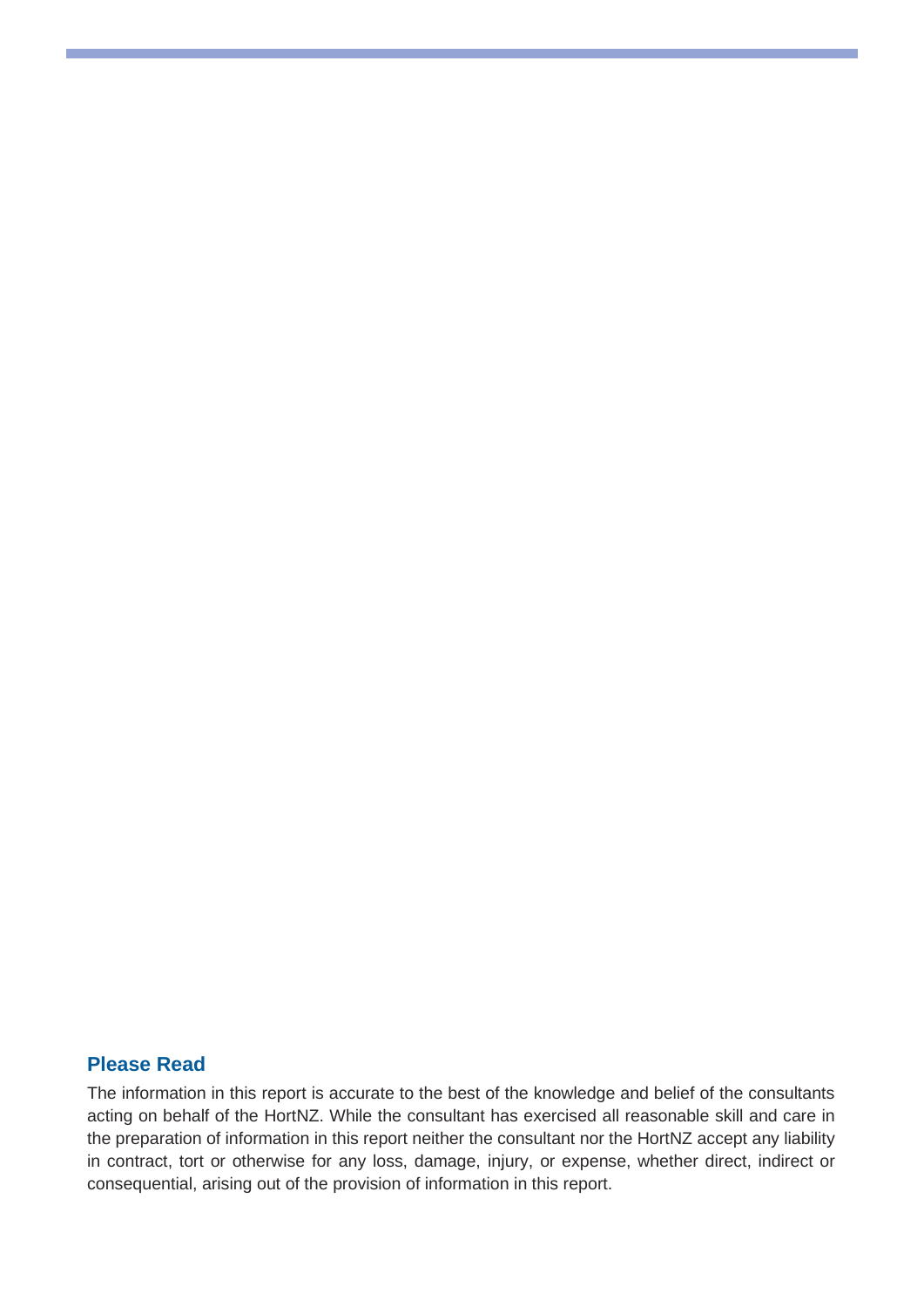# **1 Background**

This report is written in order to demonstrate the impact of a new price regime on the Horticultural sector and the impact of a range of discounts on the carbon price.

The five land uses modelled are:

- ➢ Pipfruit
- ➢ Kiwifruit
- ➢ Vegetable Production (Pukekohe)
- ➢ Vegetable Production (Canterbury)

It should be noted that the four land uses do not include any calculations of methane emissions. The modelling is entirely focused on the long lived emissions which are entirely related to the use of Urea. While there are some animals in some of the Vegetable and Arable rotations the amount of methane emissions are very low and we do not have sufficient information to determine just how many of the farms incorporate animals nor how much of a contribution they make to the total emissions at present.

The request was to model the range of land uses using a carbon price in 2025 of \$85 / t co2 equivalent and \$138 / t co2 equivalent at the following discount rates.

#### **Table 1: Discount rates used in the scenario modeling (%).**

| Scenario 2025 2030 |    |    |
|--------------------|----|----|
| One                | 0  | O  |
| Two                | 95 | 90 |
| Three              | 75 | 70 |

The request was to model the unique price for the processor at both dates at a 90% discount.

## **2 Description of the models.**

The data which was used to calculate the emissions of each land use were taken from a range of sources as shown in **[Table 2](#page-3-0)**. All of these files were created by The AgriBusiness Group.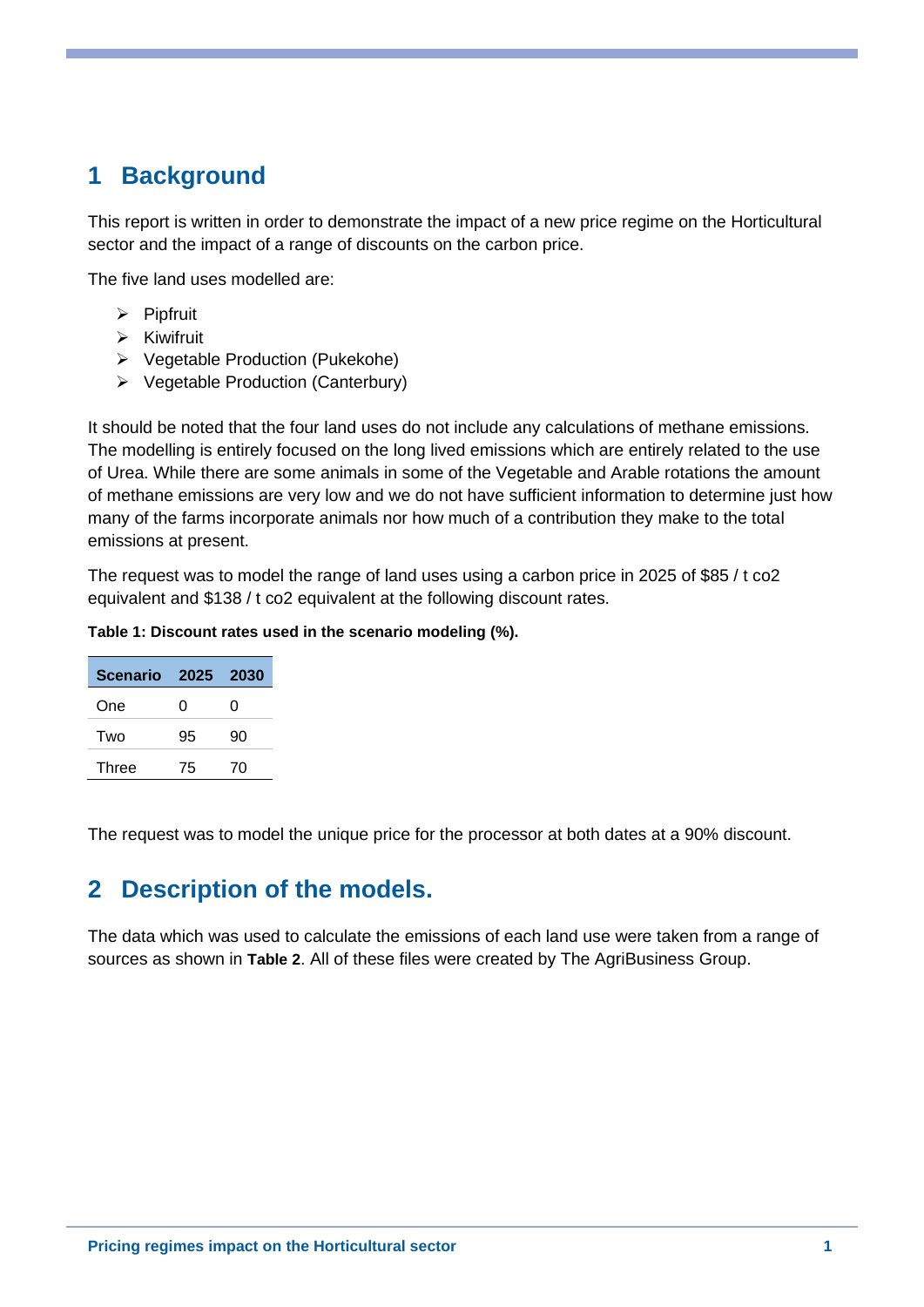| <b>Land Use</b>                      | Data Source                                                                           | <b>Created</b><br>for. |
|--------------------------------------|---------------------------------------------------------------------------------------|------------------------|
| Pipfruit                             | Hawkes Bay Horticultural Nutrient and Financial<br>Benchmarking Results.              | HortNZ                 |
| Kiwifruit                            | Pers Comm J Benge for Zespri                                                          |                        |
| Vegetable Production<br>(Pukekohe)   | Nutrient Performance and Financial Analysis of Upper<br>Waikato Horticulture Growers. | HortNZ                 |
| Vegetable Production<br>(Canterbury) | Overseer nutrient modelling of commercial vegetable<br>production.                    | ECan                   |

<span id="page-3-0"></span>**Table 2: Sources of the core representative models which were used in the HWEN calculation.**

The Pukekohe and the Canterbury representative models are the average of the root and the green rotations.

The area of each farm and average amount of Nitrogen fertilisers applied and the annual emissions are shown in **[Table 3](#page-3-1)**.

<span id="page-3-1"></span>

|  |  |  |  | Table 3: Area, amount of N applied (kg / ha) and emissions per ha expressed as Tonnes of CO2 e. |
|--|--|--|--|-------------------------------------------------------------------------------------------------|
|--|--|--|--|-------------------------------------------------------------------------------------------------|

| <b>Land Use</b>                   | Area | Average amount of N applied. | <b>Total Emissions</b> |
|-----------------------------------|------|------------------------------|------------------------|
|                                   |      | (kg / ha)                    | (tonnes CO2 e)         |
| Pipfruit                          | 33   | 43                           | 0.22                   |
| Kiwifruit                         | 31   | 115                          | 0.77                   |
| Vegetable Production (Pukekohe)   | 100  | 183                          | 1.03                   |
| Vegetable Production (Canterbury) | 100  | 125                          | 0.71                   |

It is assumed that each of the models are already at Good Management Practice which means that they are already compliant with ETS, the Freshwater NES and existing plan limits. These legislative documents require that the land uses are already at or above Good Management Practice and have achieved the targets set for discharges to water.

# **3 Data used in the modelling.**

The CO2-e emissions have been calculated by use of the Emissions Calculation  $V2<sup>1</sup>$  spreadsheet from the use of Urea and lime<sup>2</sup>.

It is assumed that the representative models do not have any method of sequestration to offset against their emissions.

<sup>1</sup> Model supplied by M Sands HortNZ.

<sup>2</sup> Instructions from T Denne coordinator of the price exposure modelling.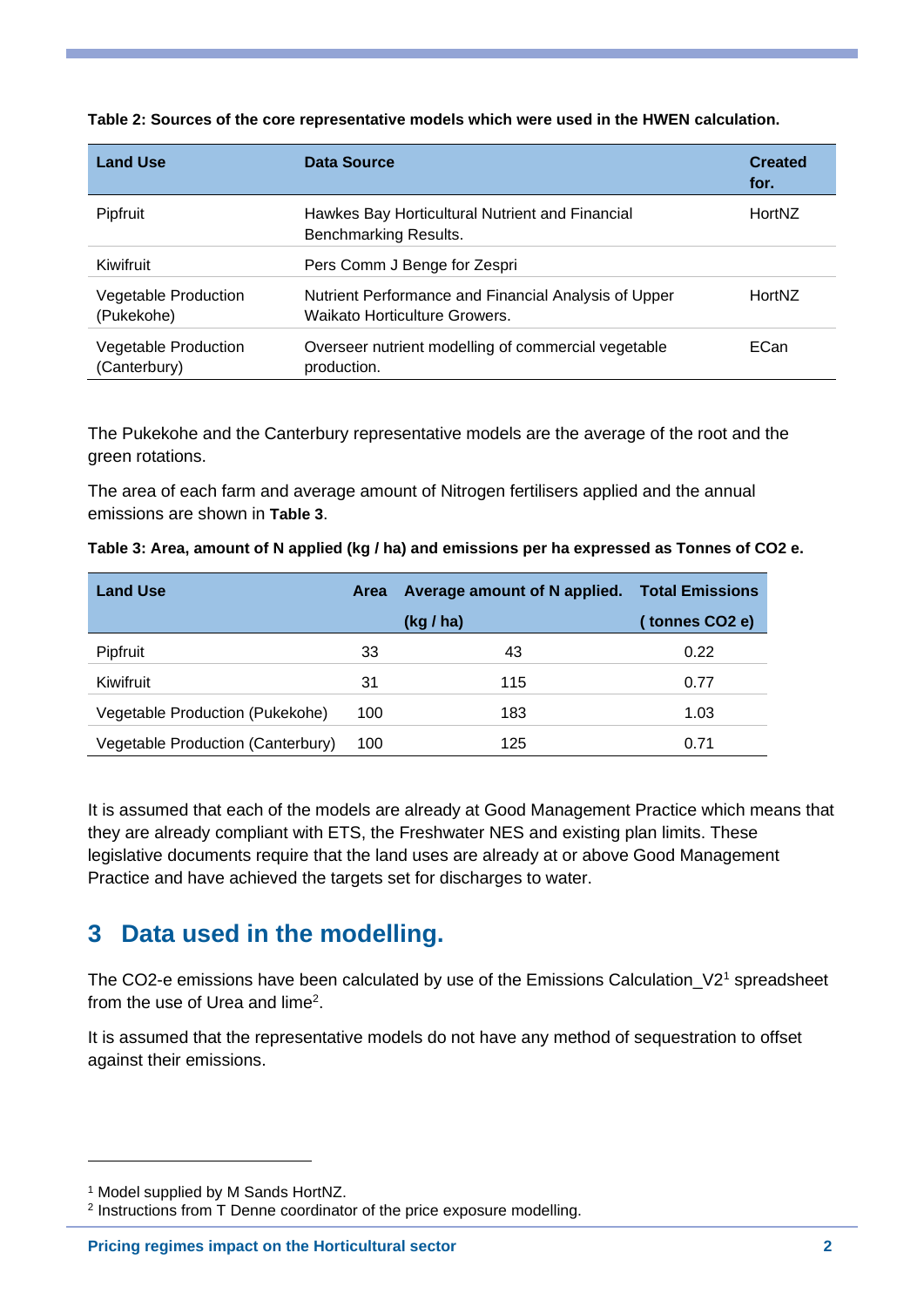The area of each industry has been taken from the FreshFacts 2020 and the FAR website. The areas used are shown in **[Table 4](#page-4-0)**.

<span id="page-4-0"></span>**Table 4: Industry areas used in the modelling.**

| <b>Land Use</b>                   | <b>Industry Area</b> |
|-----------------------------------|----------------------|
| Pipfruit                          | 10,396               |
| Kiwifruit                         | 12,905               |
| Vegetable Production (Pukekohe)   | 31,000               |
| Vegetable Production (Canterbury) | 13,220               |

# **4 Results**

## **4.1 Farm Level**

The cost / ha of each scenario is shown in **[Table 5](#page-4-1)**.

<span id="page-4-1"></span>**Table 5: Farm level cost (\$/ha).**

|                       | 2025  |              |       | 2030   |              |       |
|-----------------------|-------|--------------|-------|--------|--------------|-------|
| Scenario              | 1     | $\mathbf{2}$ | 3     | 1      | $\mathbf{2}$ | 3     |
| Apple                 | 18.70 | 0.94         | 4.68  | 30.36  | 3.04         | 9.11  |
| Kiwifruit             | 65.45 | 3.27         | 16.36 | 106.26 | 10.63        | 31.88 |
| <b>Auckland Vegie</b> | 87.89 | 4.39         | 21.97 | 142.69 | 14.27        | 42.81 |
| Canterbury Vegie      | 60.01 | 3.00         | 15.00 | 97.43  | 9.74         | 29.23 |

## **4.1.1 Total Industry Cost**

The cost on an industry basis is shown in **[Table 6](#page-4-2)**.

#### <span id="page-4-2"></span>**Table 6: Industry level cost (\$m).**

|                       | 2025  |       |       | 2030  |       |       |
|-----------------------|-------|-------|-------|-------|-------|-------|
| <b>Scenario</b>       | 1     | 2     | 3     | 1     | 2     | 3     |
| Apple                 | 0.194 | 0.010 | 0.049 | 0.316 | 0.032 | 0.095 |
| Kiwifruit             | 0.845 | 0.042 | 0.211 | 1.371 | 0.137 | 0.411 |
| <b>Auckland Vegie</b> | 2.725 | 0.136 | 0.681 | 4.423 | 0.442 | 1.327 |
| Canterbury Vegie      | 0.793 | 0.040 | 0.198 | 1.288 | 0.129 | 0.386 |

### **4.1.2 Significance**

The significance of the cost is shown by comparison with Operating Expenditure (OE) and the Cash Operating Surplus (COS) of each model.